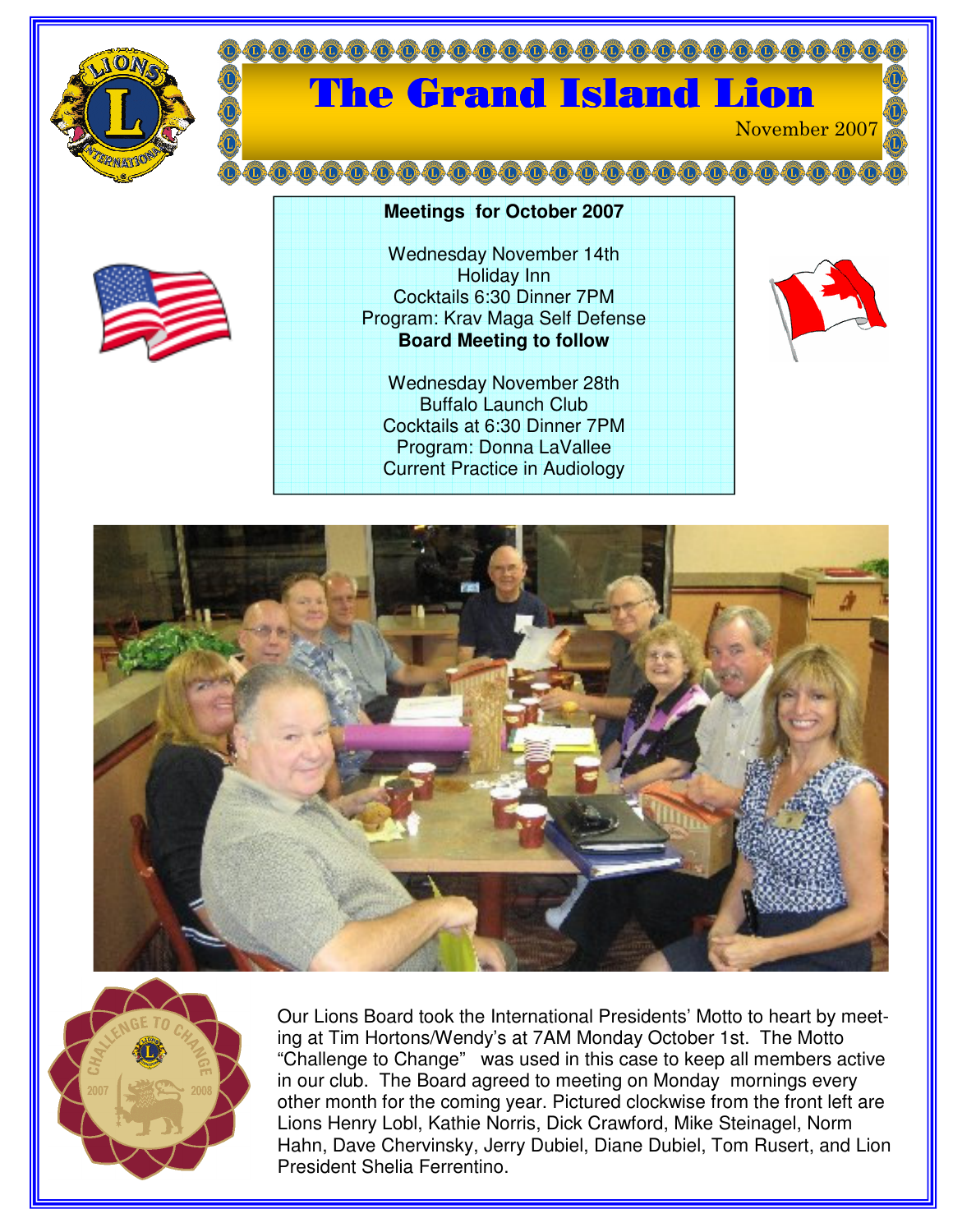

Lion Dick Crawford presents a check to Lion President Shelia Ferrentino for Sight First II, also Gary Roesch presents a check to the Rotary President, Dr. Sheehan, for their Scholarship fund. Because they are running unopposed for Town Council Gary and Lion Dick decided to donate \$500 each to their respective charities.

Campaign SightFirst II has raised over \$114 million of its goal of \$150 million to date. What will this do? \$100 million is earmarked to contain and eliminate where possible the leading causes of avoidable blindness. Secondly, \$50 million will be used to combat emerging threats to sight, such as diabetes that is becoming more prevalent worldwide. Lastly, \$50 million has been established as a "challenge goal" to provide "Vision for All" through research, rehabilitation and reaching-out to vulnerable populations worldwide.

All clubs have been asked to initiate an additional fundraiser to ensure the success of CSF II by July 2008. With our club's involvement in the Walk For Sight and through the generous contributions of some of our members, we have been successful in exceeding our club's original budgeted amount of \$500.00 for CSF II without removing one penny from the club's treasury! This is an astounding achievement, one we can all be proud of.

But, our Lions emblem also shows a Lion's head looking forward. We look forward to all Lions participating in CSF II. If you haven't contributed yet, please consider donating or pledging \$150.00 between now and June 2008. It's up to you how you obtain it. Ask your friends and relatives; donate a portion of your profits from a sale of an item through eBay or garage sale hosted by you. If you own a business, consider being a sponsor for our next Walk For Sight on April 19, 2008. Set up a box of candy for sale at work. There are numerous ways of achieving the personal goal of \$150.00 without straining your personal finances. Remember, all donations are tax deductible.

Keep in mind that 37 million more people will lose their sight by 2020 if we do nothing. But we all can do something! Contact me for any information you need to donate. Please help the best you can, be creative, participate in fundraising, you'll be so glad you did!

Sincerely yours in service, Lion Tom Witkowski Sight Chair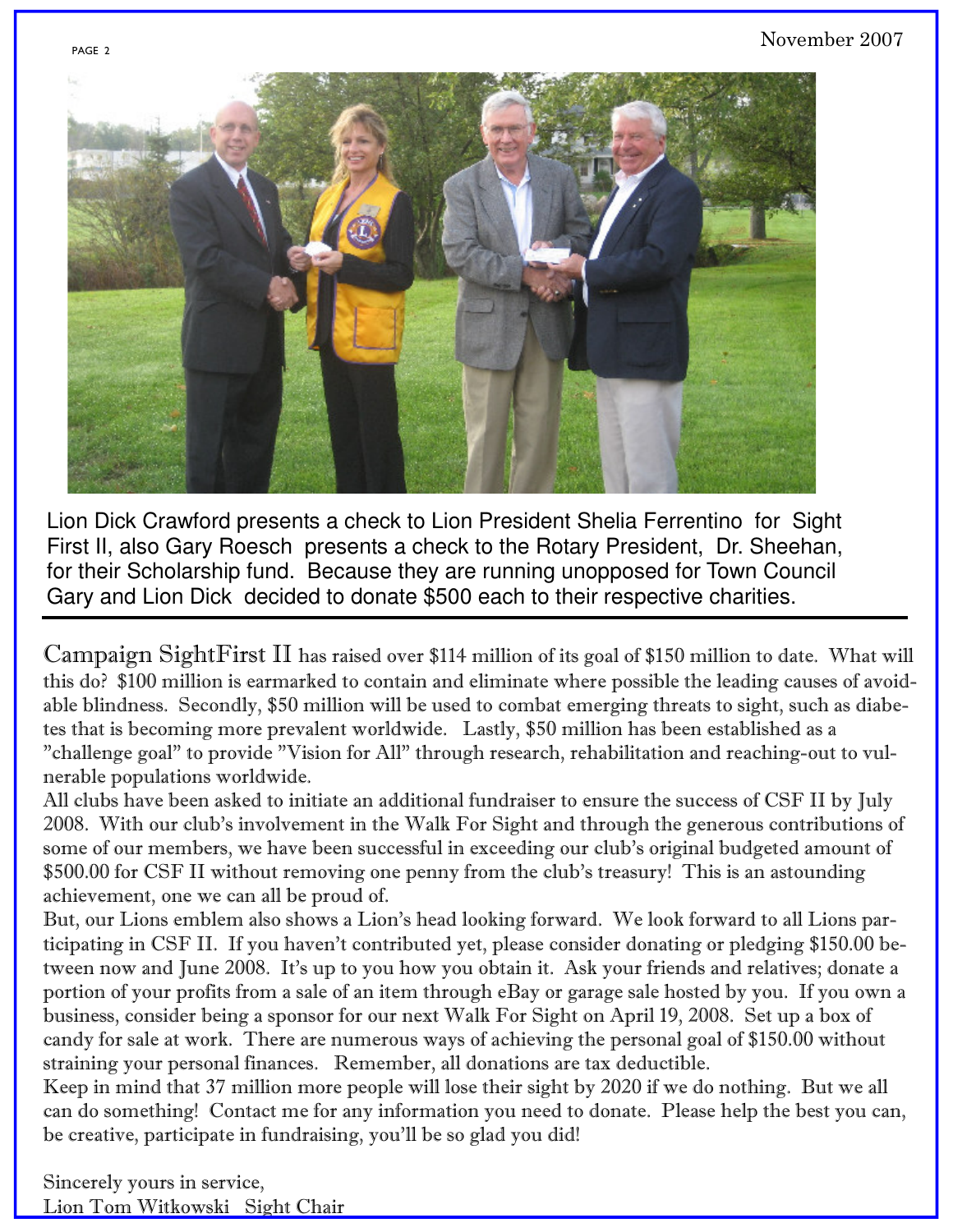GE 3  $\sim$ vember 2007



## **DISTRICT 20-N FALL CONFERENCE / CABINET MEETING SATURDAY, NOVEMBER 10, 2007**

Olmsted Center for the Visually Impaired 1170 Main Street Buffalo, New York

*9:00 AM Registration 10:00 AM Meeting Begins 12:15 PM – 1:15 PM LUNCH (Cost \$14.00 per person) 1:30 PM Guest Speaker – ID Wayne E. Davis*

*District 20-N Peace Poster Contest AND District 20-N Related Agencies will be on display*

**RSVP by November 2, 2007 to** Lion Jennifer L. Butkowski (716) 583-9253 or jbutkowski11@gmail.com